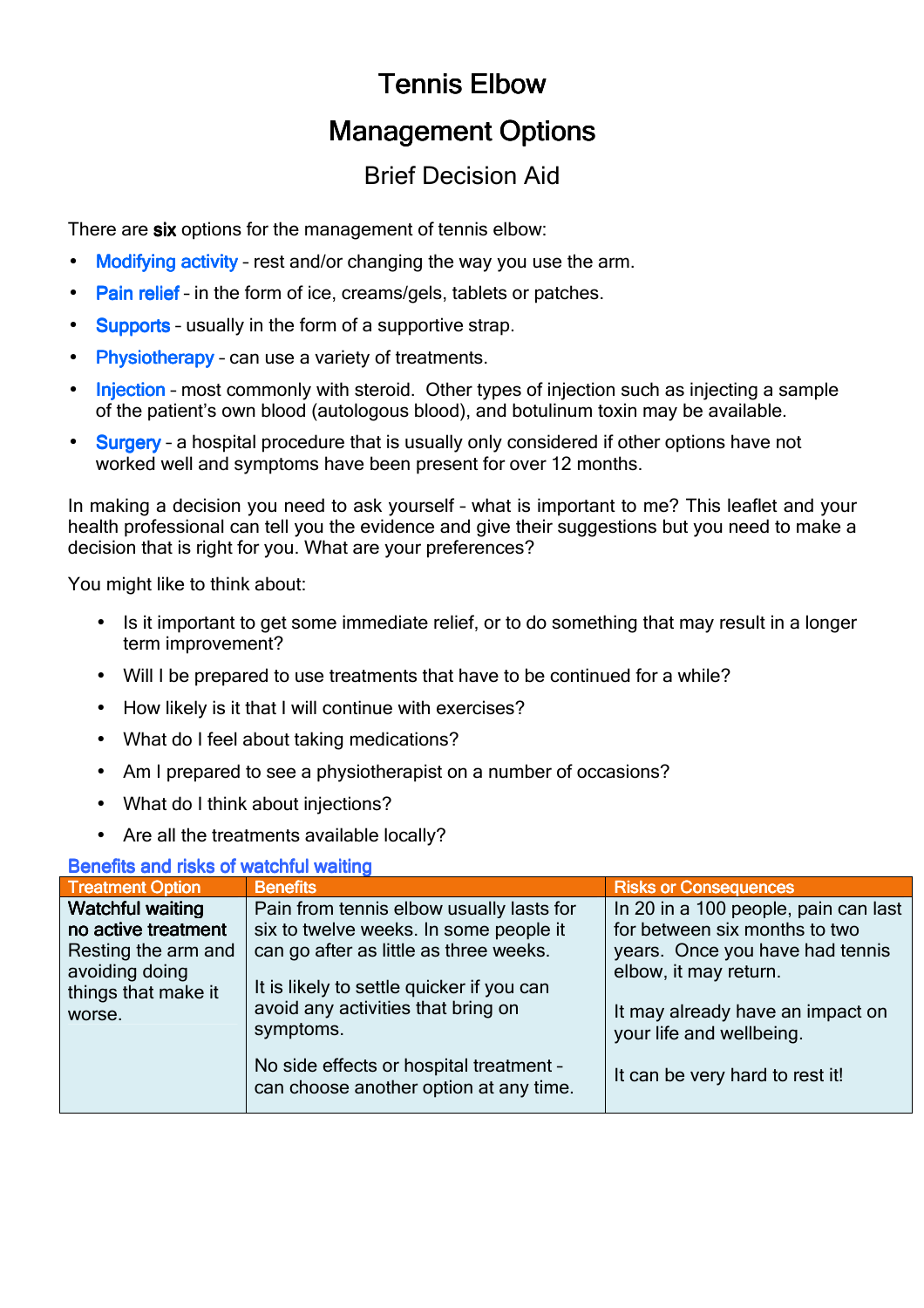Benefits and risks of pain relief - these can sometimes be used in combination

| <b>Treatment Option</b>                                                                             | <b>Benefits</b>                                                                                                                                                                                        | <b>Risks or Consequences</b>                                                                                                                                                                                                                                                                 |
|-----------------------------------------------------------------------------------------------------|--------------------------------------------------------------------------------------------------------------------------------------------------------------------------------------------------------|----------------------------------------------------------------------------------------------------------------------------------------------------------------------------------------------------------------------------------------------------------------------------------------------|
| <b>Ice</b><br>Ice cubes in plastic bag<br>on the elbow for<br>10 minutes repeatedly.                | Simple and will ease pain for<br>a while.<br>Avoids potential side-effects<br>from medication.                                                                                                         | Need to be prepared to apply it for up to 10<br>minutes at a time.<br>Often need to repeat as relief does not last                                                                                                                                                                           |
|                                                                                                     |                                                                                                                                                                                                        | very long.                                                                                                                                                                                                                                                                                   |
| <b>Topical NSAIDS</b><br>Non-steroid anti-<br>inflammatory drugs<br>such as ibuprofen, as a<br>gel. | Can reduce pain a little.<br>Less risk of side-effects<br>compared to oral NSAIDs.                                                                                                                     | Rarely, the gel can irritate the skin.                                                                                                                                                                                                                                                       |
| <b>Oral NSAIDs</b><br>Non-steroid anti-<br>inflammatory drugs<br>such as ibuprofen as a<br>tablet.  | Sometimes helps to ease<br>the pain.                                                                                                                                                                   | Stomach pain is common. Bleeding from<br>the stomach is the most serious side effect.<br>Other medication can be prescribed to<br>protect the stomach if necessary. Some<br>people with asthma, high blood pressure,<br>kidney problems and heart failure may not<br>be able to take NSAIDs. |
| Nitrate (GTN) patches<br>This is applied to the<br>skin over the elbow<br>daily.                    | Can help to reduce pain over<br>1-3 months.<br>One trial showed 80 in 100<br>people pain free after six<br>months compared with only<br>60 in 100 who had tendon<br>rehabilitation<br>(physiotherapy). | 20 in 100 people will not be better after six<br>months of treatment.<br>Potential side effects include headaches,<br>dizziness and low blood pressure.<br>Trial did not show benefits later than 6<br>months                                                                                |

### Benefits and risks of supports

| <b>Treatment Option</b>       | <b>Benefits</b>                   | <b>Risks or Consequences</b> |
|-------------------------------|-----------------------------------|------------------------------|
| Supportive strap              | Can help to reduce pain by taking | Some people do not find this |
| Small disc of plastic with a  | the pressure away from the        | helpful.                     |
| Velcro strap that is fastened | tendon insertion.                 |                              |
| round the arm just below the  | This may help to allow natural    | Some people find it          |
| elbow.                        | healing.                          | uncomfortable to wear.       |

### Benefits and risks of physiotherapy

| <b>Treatment Option</b>                             | <b>Benefits</b>                                                  | <b>Risks or Consequences</b>                                   |
|-----------------------------------------------------|------------------------------------------------------------------|----------------------------------------------------------------|
| Physiotherapy                                       | There is some evidence that                                      | Requires time and effort from                                  |
| Can use a variety of                                | rehabilitation exercises can help                                | you, and repeated visits to                                    |
| treatments including                                | the tendon to repair and                                         | physiotherapist.                                               |
| rehabilitation exercises, soft                      | therefore improve the chances of                                 |                                                                |
| tissue massage, ultrasound,                         | long-term benefit.                                               |                                                                |
| laser therapy, acupuncture,<br>nerve mobilisations. | Low level laser treatment may be<br>effective in the short term. | Most physiotherapy treatments<br>have uncertain effectiveness. |